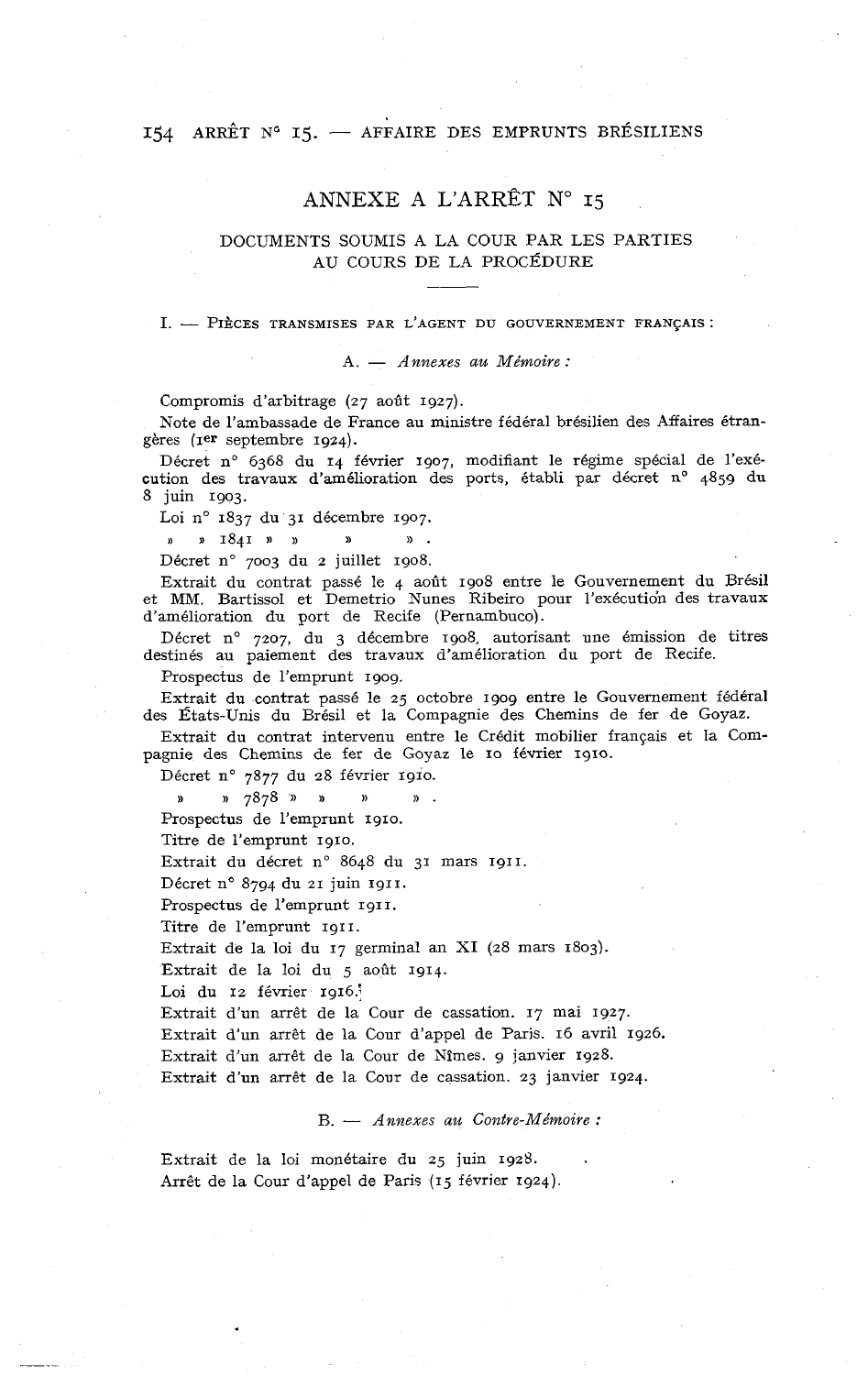#### JUDGMENT No. 15. CASE OF BRAZILIAN LOANS 154

#### ANNEX TO JUDGMENT No. 15.

#### DOCUMENTS SUBMITTED TO THE COURT BY THE PARTIES IN THE COURSE OF THE PROCEEDINGS.

#### I.-DOCUMENTS SUBMITTED BY THE AGENT TO THE FRENCH GOVERNMENT:

#### A.- *Annexes to the Case* :

Special Agreement (August 27th, 1927).

Note from the French Embassy to the Brazilian Federal Minister for Foreign Affairs (September 1st, 1924).

Decree No. 6368 of February rqth, 1907, modifying the special instructions for carrying out the improvement works on Ports, issued by Decree No. 4859 of June 8th, 1903.

Law No. 1837 of December 31st, 1907.

,, ,, 1841 ,, ,, ,, ,, ,, ,,<br>Decree No. 7003 of July 2nd, 1908.

Extract from contract made on August 4th, 1908, between the Brazilian Government and MM. Bartissol and Demetrio Nunes Ribeiro for carrving out works of improvement in the Port of Recife (Pernambuco).

Decree No. 7207 of December 3rd, 1908, authorizing an issue of bonds for the payment of works of improvement in the port of Recife.

Prospectus of 1909 loan.

Extract from contract made on October 25th, 1909, between the Federal Government of the United States of Brazil and the Goyaz Railway Company.

Extract from contract entered into by the *Crédit mobilier jrançais* and the Goyaz Railway Company, February roth, 1910.

Decree No. 7877 of February 28th, 1910.

,. .. 7878 ,, >> **I 3,** . Prospectus of 1910 loan.

Bond of 1910 loan.

Extract from Decree No. 8648 of March 31st, 1911.

Decree No. 8794 of June zrst, 1911.

Prospectus of 1911 loan.

Bond of 1911 loan.

Extract from law of 17th Germinal Year XI (March 28th, 1803).

Extract from law of August gth, 1914.

Law of February 12th. 1916.

Extract from a Judgment of the Court of Cassation, May 17th, 1927.

Extract from a Judgment of the Court of Appeal of Paris, April 16th. 1926.

Extract from a Judgment of the Court of Nîmes, January 9th. 1928.

Extract from a Judgment of the Court of Cassation, January 23rd, 1924.

#### B.- *Annexes to Counter- Case* :

Extract from monetary law of June 25th, 1928. Judgment of the Court of Appeal of Paris (February 15th, 1924).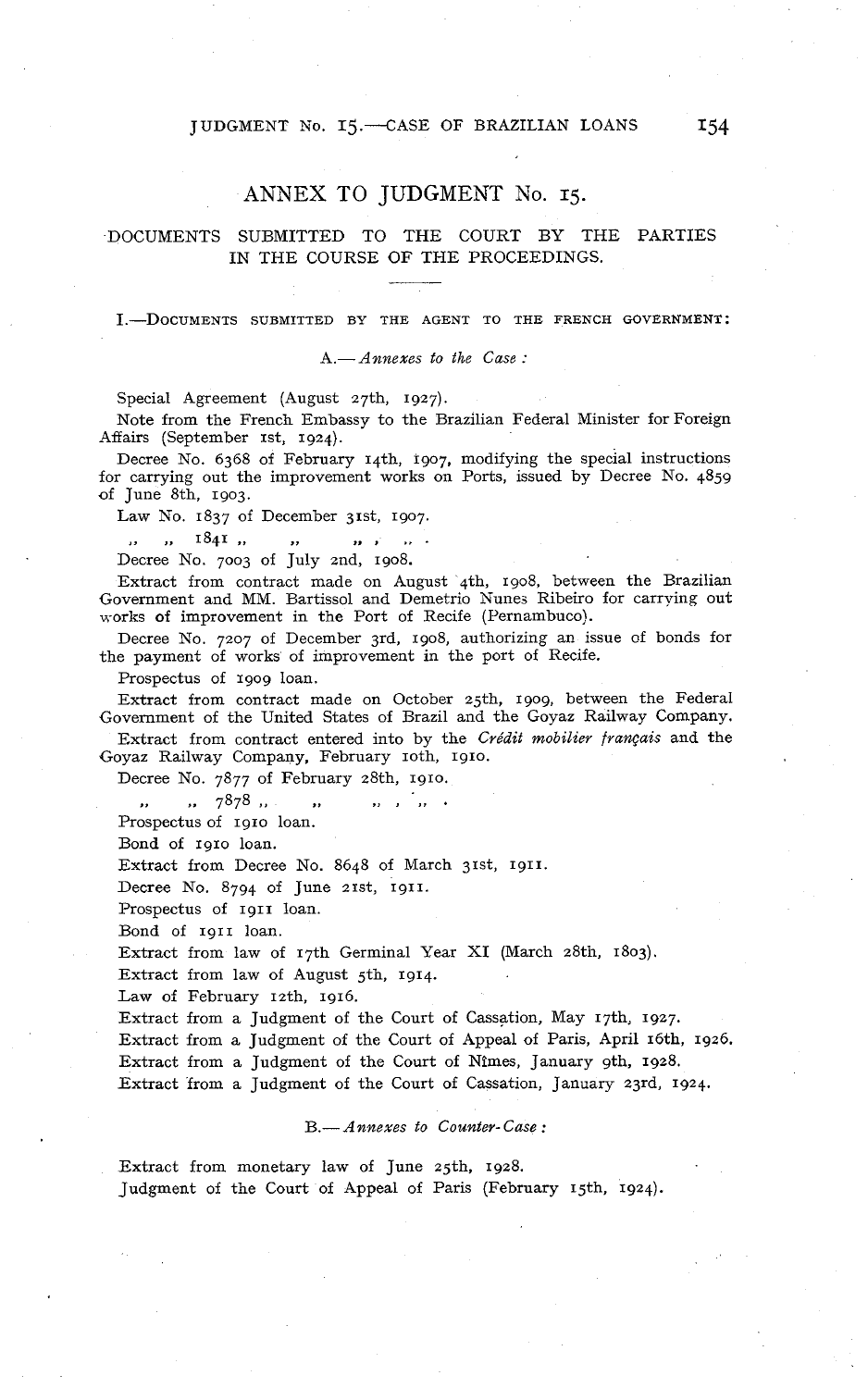## **<sup>155</sup>ARRÊT No 15.** - **AFFAIRE DES EMPRUNTS BRÉSILIENS**

*C.* - *Documents déposbs au cours des plaidoiries* :

Prospectus de l'emprunt 1909.

II. - PIÈCES TRANSMISES PAR LES AGENTS DES GOUVERNEMENTS BRÉSILIEN **ET FRANÇAIS** :

**Exemplaires originaux des titres des emprunts 1909, 1910 et 1911.**